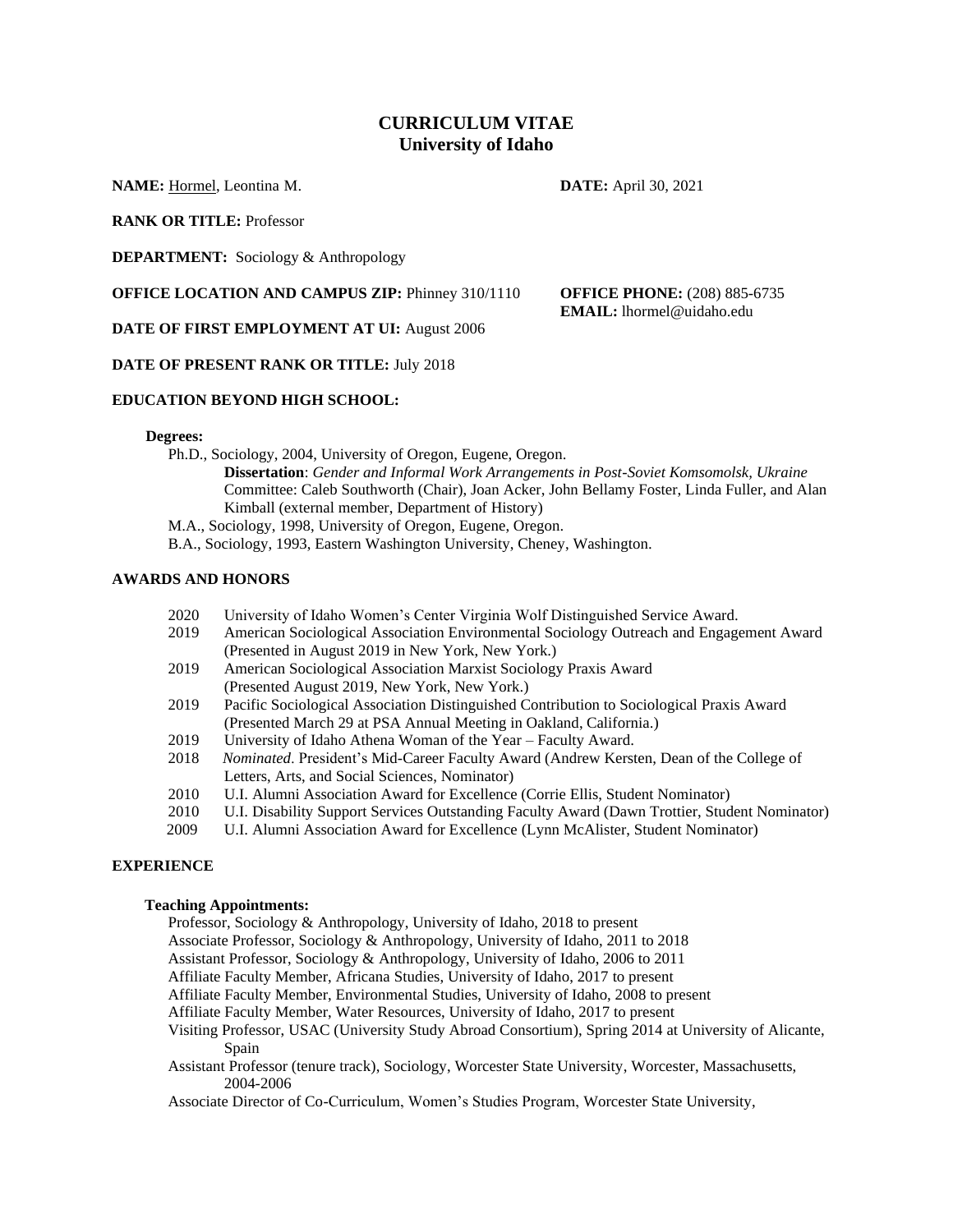Worcester, MA, 2005-2006 Graduate Instructor, Sociology, University of Oregon, Eugene, Oregon, 1997-2004

#### **Other Professional Appointments:**

Director, Women's and Gender Studies minor degree program, University of Idaho, 2017 to 2021 International Collaborator, Research Group, "Inclusive Societies, Politics, and Communities," Department of Health and Social Action, Universitat de Vic—Universitat Central de Catalunya, Vic, Barcelona (Spain)

Participant, International Investigative Delegation for Republic of Karabagh Parliamentary Elections, June 15 to June 22, 2005. Participated as a representative of the Worcester State College Center for the Study of Human Rights with representatives from Global Exchange, San Francisco, California. President (elected), Graduate Teaching Fellows Federation, AFT Local 3544, 1996-1997, University of Oregon – Eugene.

## **TEACHING ACCOMPLISHMENTS**

**Areas of Specialization:** Environmental Sociology, Political Economy & International Development, Gender & Social Inequalities, Community Action Research

# **Courses Taught, 2006-present:**

#### *Sociology Courses:*

 Soc 101, Introduction to Sociology (100-350 students) Soc 203, Workshop for Sociology Majors Soc 204, Global Sociology Soc 211, Development of Social Theory Soc 309/310, Methods of Social Research Soc 323, Political Economy Soc 340, Environmental Sociology & Globalization Soc 404, Globalization Soc 404, Theories of International Development Soc 414/514, Development of Social Theory Soc 423, Economic (In)Justice in the United States (equivalent to Social Class and Stratification) Soc 440, Postcolonialism Soc 465, Anth 465/565, Environmental Justice

#### *Specially Prepared Course Support for other UI Programs:*

CORE DISCOVERY 128/178 The Power of Play HONORS, Introduction to Sociology ISEM 101, Water, Culture, and Power IS 404, Martin Scholar Seminar, Informal Economies Soc 403 Diversity and Stratification Workshop: "Not Quite Poor Enough" USAC, Political Economy of the European Union USAC, Social Change and Globalization WGSS 201 Introduction to Women's, Gender, and Sexuality Studies

#### **Student Organization Advising:**

| 2020-present | Faculty Advisor, Alpha Kappa Delta (AKD) Sociology Honors Society |
|--------------|-------------------------------------------------------------------|
| 2010-2016    | Faculty Advisor, Oxfam at U.I.                                    |
| 2008-2011    | Faculty Advisor, U.I. Social Forum                                |
| 2007-2008    | Faculty Advisor, U.I. Socialist Club                              |

## **Students Advised:**

 **Undergraduate Students: 32**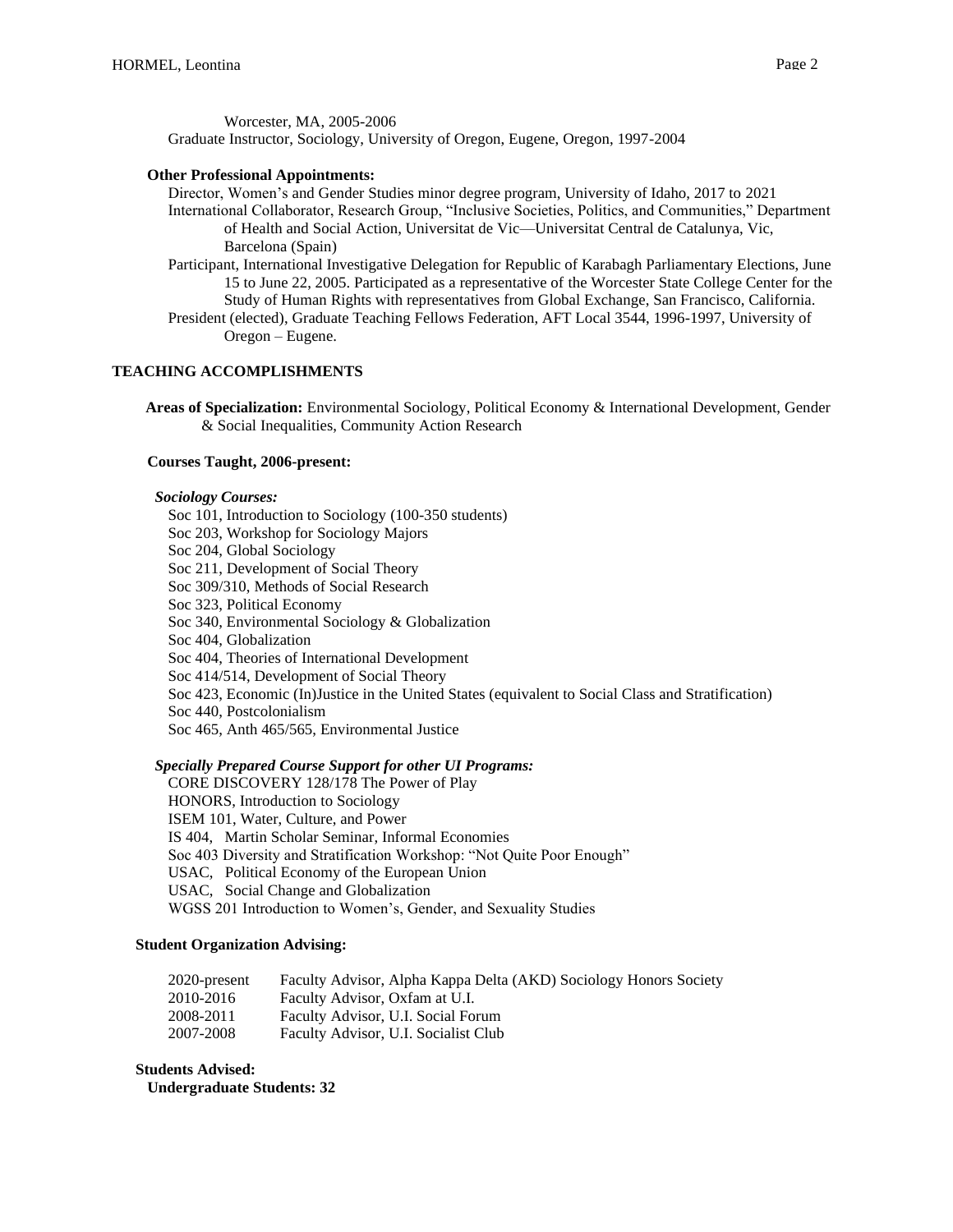# **Undergraduate Research Projects:**

2018 – Ayo Kayode Papoola, Water Quality Perceptions, Loja, Ecuador (IRES-NSF Summer Program) 2017-2018 – Dennessy Rodriguez, Case Study of Syringa Mobile Home Park Community Experiences 2016-2018 – Cynthia Ballesteros, Case Study of Syringa Mobile Home Park Community Experiences 2016-2017 – Haylee Brister, Syringa Mobile Home Park Study

2017 – Elena Perez, Community Water Quality Perceptions & Citizen Science, Loja, Ecuador (IRES-NSF Summer Program)

2017 – Kayla Bordelon, Community Water Quality & Citizen Science, Loja, Ecuador (IRES-NSF Summer Program)

2016 – Amaya Amigo, Community Water Quality Perceptions, Loja, Ecuador (IRES-NSF Summer Program)

2016 – Sarah Olsen, Community Water Quality Perceptions, Loja, Ecuador (IRES-NSF Summer 2016)

2010 – Corrie Ellis, Women and Reproductive Labor in Ecuador

2008 – Lynsie Clott, Political Economy of US Foreign Policy in the Southern Caucasus

2008 – Aaron Freudenthal, Tracing the Transnational Capitalist Class in Ukraine and the United States

2007 – Soren Newman, IMF and World Bank Perspectives on Gender and Agriculture in Ukraine

## **McNair Scholar Program Mentor:**

Lynn McAlister (2008-2009), *Mentor*, Project "Faculty Student Loan Debt"

## **Graduate Students: 4**

## **Major Professor: 1 current**

Dakota Goodman (M.S. Water Resources, 2020-present) Study of Water Laws and Personhood Irene Shaver (Ph.D. Environmental Sciences, 2010-2014, passed Ph.D. defense August 2014) IGERT San Juan - La Selva Biological Corridor Team in Costa Rica

# **Committee Member: 1 current**

Amy Thompson (M.A. History, 2016-present), Environmental History of Orchard Cultivation in Lewiston, Idaho.

Brittany Harrington (M.A. History, 2018-2020), Women's Global Reproductive Rights Danny Hovanscek (M.S. Water Resources, 2016-2019), Comparative Governance of Watershed Conservation: Alaska, Idaho, and Oregon Ricardo Santiago-García (Ph.D. Natural Resources, Field Site Costa Rica, 2011-2016) Andre Sanfiorenzo (Ph.D. Natural Resources, Field Site Costa Rica, 2011-2016) Kristin Rugroden (M.A. Anthropology, Field Site Armenia, 2009) Dianna Bell (M.A. Anthropology, Field Site Mali, 2008)

## **Lindley Award Recipients Nominated:**

Lynsie Clott (2008) Rose Keller (2007)

## **RESEARCH PROJECTS AND SCHOLARSHIP ACCOMPLISHMENTS:**

## **Publications:**

## **In-progress Book Manuscript:**

*Trailer Park Politics: Enclosure of the Reproductive Commons and the Future of Rural America.* **Advance Contract** with Rutgers University Press.

## **Edited Book:**

Haltinner, Kristin, and **Leontina Hormel** (equally shared editorship). 2018. *Teaching Economic Inequality and Capitalism in Contemporary America*. New York: Springer Publishing Company. Chapter Contributions (\* U.I. undergraduate students):

- o "Mobile Home Park Living and Rural Economic Segregation: Teaching with a Problem-Based Class Project" by Leontina Hormel, Cynthia Ballesteros\*, and Haylee Brister\*
- o "Conclusion: Final Words on Social Class and the Invisible Power Elite" by Leontina Hormel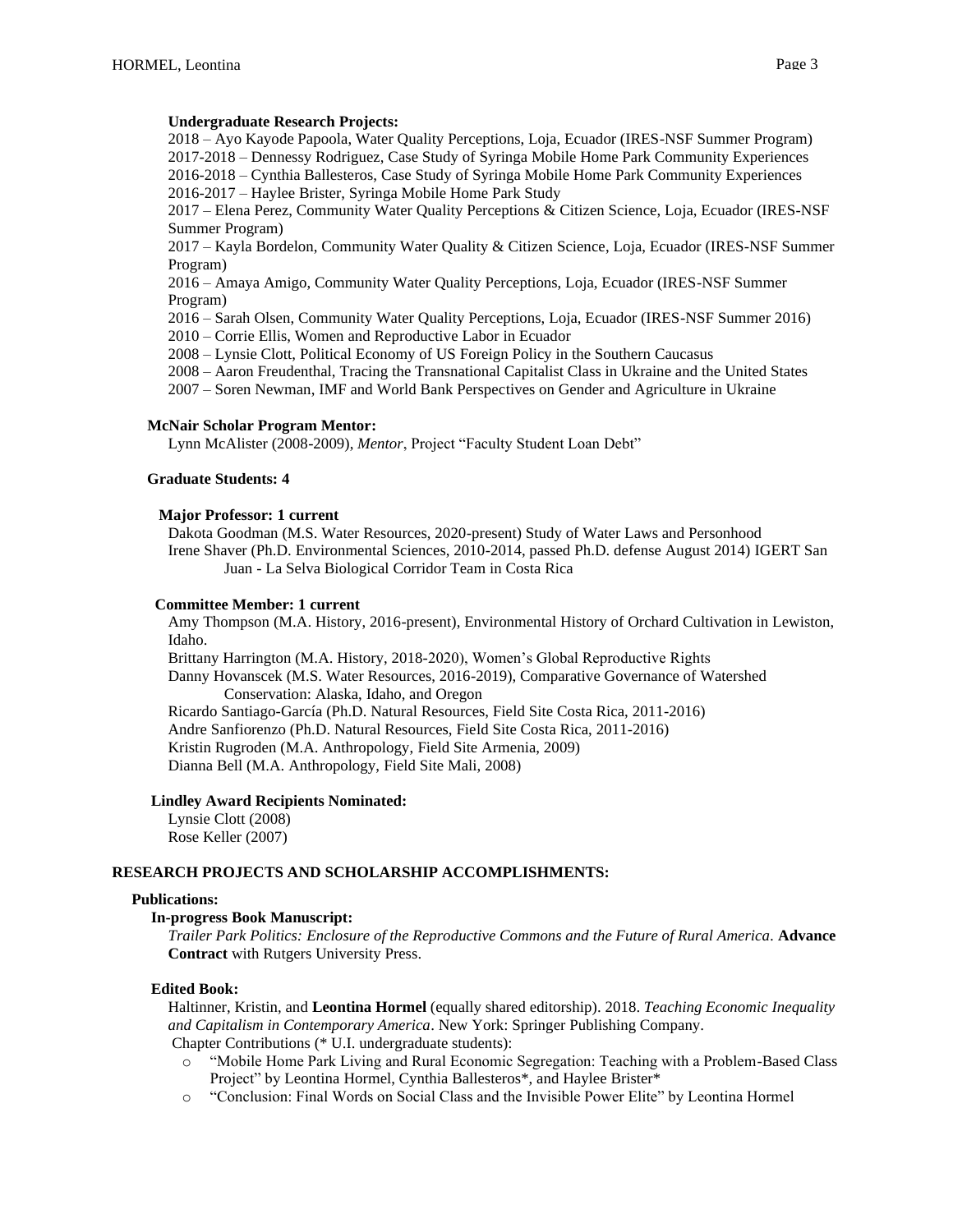## **Peer Reviewed Article Publications:**

## **In Print:**

- **Hormel, Leontina**. 2017. "Food or Flowers? Dacha Gardening and Gendered Class Relations in Post-Soviet Ukraine." *Rural Sociology*. 82(1), 75-100. DOI[: http://dx.doi.org/10.1111/ruso.12110](http://dx.doi.org/10.1111/ruso.12110)
- Laura Putsche, **Leontina Hormel,** John Mihelich, and Debbie Storrs. 2017. "'You end up feeling like the rest of the world is kind of picking on you': Perceptions of regulatory science's threats to economic livelihoods and Idahoans' collective identity." *Science Communication*. DOI: [10.1177/1075547017730586](https://doi.org/10.1177%2F1075547017730586)
- Mihelich, John, Dilshani Sarathchandra, **Leontina Hormel**, Debbie Storrs, and Michelle Wiest. 2017. "Public Understanding of Science and K-12 STEM Education Outcomes: Effects of Idaho Parents' Orientation Toward Science on Students' Attitudes Toward Science." *Bulletin of Science, Technology, & Society*. DOI: <https://doi.org/10.1177/0270467616687217>
- **Hormel, Leontina**, and Chris Norden. 2016. "Coyote Challenges the Monster: Assessing Nez Perce Environmental & Cultural Values following the 2013 Anti-Megaload Protests." *Practicing Anthropology* 38(3), 17-19. DOI[: http://dx.doi.org/10.17730/0888-4552-38.3.17](http://dx.doi.org/10.17730/0888-4552-38.3.17)
- **Hormel, Leontina**. and Lynn M. McAlister. 2016. "These are the choices we've made": How professors turn the public issue of rising student loan debt into a private trouble. *Humanity & Society*. DOI: <http://dx.doi.org/10.1177/0160597616639623>
- Mihelich, John, Dilshani Sarathchandra, **Leontina Hormel**, Traci Craig, and Debbie Storrs. 2016. "Science understanding how publics think about science: Effects of attitudes toward science and trust in science on support for K-12 STEM education." *Bulletin of Science, Technology, & Society*: 1- 12.DOI[: http://dx.doi.org/10.1177/0270467616633554](http://dx.doi.org/10.1177/0270467616633554)
- **Hormel, Leontina**. 2016. "Nez Perce Defending Treaty Lands in Northern Idaho." *Peace Review Symposium: The Grassroots Response to Extractivism*. 28(1): 76-83. DOI: [http://dx.doi.org/10.1080/10402659.2016.1130385.](http://dx.doi.org/10.1080/10402659.2016.1130385)
- Shaver, Irene, Adina Chain-Guadarrama, Katherine A. Cleary, Andre Sanfiorenzo, Ricardo J. Santiago-García, Bryan Finegan, **Leontina Hormel,** Nicole Sibelet, Lee A. Vierling, Nilsa Bosque-Pérez, Fabrice DeClerck , Matthew E. Fagan, and Lisette P. Waits. 2015. "Coupled social and ecological outcomes of agricultural intensification in Costa Rica and the future of biodiversity conservation in tropical agricultural regions." *Global Environmental Change,* 32: 74-86. DOI: <http://dx.doi.org/10.1016/j.gloenvcha.2015.02.006>
- **Hormel, Leontina**. 2011. "Gender, Class, and Garment Work Reorganization in Ukraine." *GENDER. Zeitschrift für Geschlecht, Kultur und Gesellschaft*. Special issue 1(2): 10-25.
- **Hormel, Leontina**. 2009. "Practicing Activism Through Problem-Centered Learning." *Humanity and Society.* 33 (3): 169-184.
- **Hormel, Leontina** and Kari M. Norgaard (equally shared authorship). 2009. "Bring the Salmon Home! Karuk Challenges to Capitalist Incorporation." *Critical Sociology*. 35 (3): 343-366.
- **Hormel, Leontina** and Caleb Southworth. 2006. "Eastward Bound: A case study of post-Soviet labor migration from a rural Ukrainian town." *Europe-Asia Studies.* 58(4): 603-623.

## **Edited Publications:**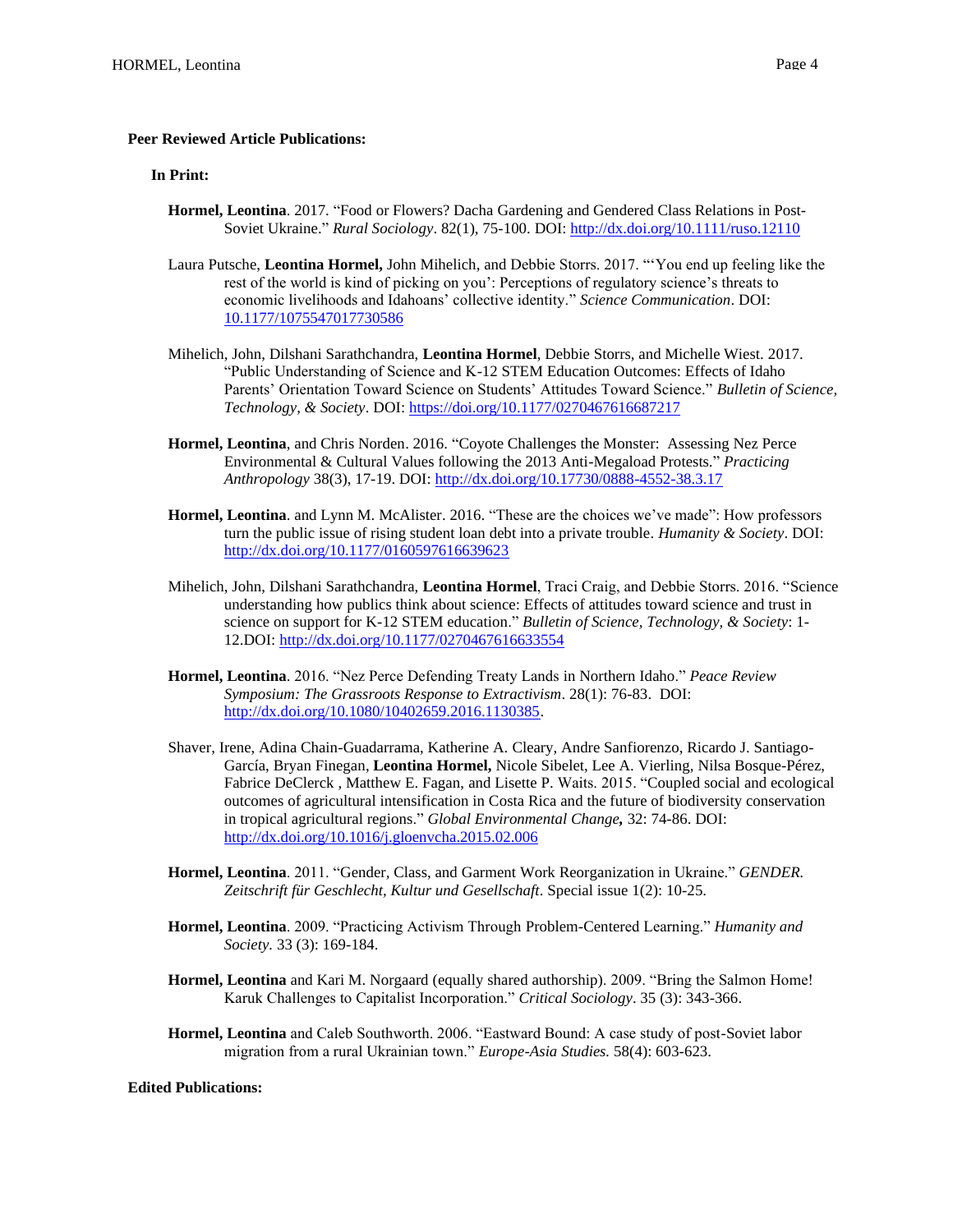## **In Print:**

- **Hormel, Leontina**, Elliott Moffett, Julian Matthews, Lucinda Simpson, and Chris Norden. 2019. "Organizing and Mobilizing Nimiipuu Protecting the Environment." In Prentice Zinn and Susan Greenbaum (eds.) *Collaborating for Change: A Casebook of Participatory Action Research.* New Brunswick, NJ: Rutgers University Press.
- **Hormel, Leontina**. 2016. "Designing Community Participatory Action Research: A Proposal for Using Photovoice Method to Center Indigenous Knowledge." *SAGE Research Methods Cases*. London, United Kingdom, SAGE Publications, Ltd. DOI[: http://dx.doi.org/10.4135/978144627305015602454](http://dx.doi.org/10.4135/978144627305015602454)
- **Hormel, Leontina** and Ryanne Pilgeram (equally shared authorship). 2015. "Growing Food, Growing Justice: Letting go by Holding on to the Feminine Principle." Pp 211-222 in *Letting Go: Feminist and Social Justice Insights and Activism,* edited by Kay Valentine and Donna King. Nashville: Vanderbilt University Press.
- **Hormel, Leontina**. 2014. "Focus Groups in Action: Problems of Purposeful Sampling and Group Composition When Initiating Research from Afar." SAGE Research Methods Cases. SAGE Publications, Ltd. *SAGE Research Methods Cases*. London, United Kingdom, SAGE Publications, Ltd. DOI:<http://dx.doi.org/10.4135/978144627305013514664>
- **Hormel, Leontina**. 2010. "Atheism and Secularity in the former U.S.S.R." *Atheism and Secularity, Volume II*, edited by Phil Zuckerman. Westport, CT: Praeger, 45-71.
- Southworth, Caleb and **Leontina Hormel**. 2004. "Why Work "Off the Books"? Community, Household, and Individual Determinants of Informal Economic Activity in Post-Soviet Russia." *Russian Transformations: Challenging the Global Narrative*, edited by Leo McCann. London and New York: Routledge-Curzon, 148-172.

## **Review Essays:**

**Hormel, Leontina**. 2016. "Marx the Feminist?" [Invited extended review of *Marx on Gender and the Family: A Critical Study*. 2012. Heather A. Brown. Chicago, IL: Haymarket Books. And Sylvia Federici. 2012. *Revolution at Point Zero: Housework, Reproduction, and Feminist Struggle*. Oakland, CA: PM Press.] Monthly Review: A Socialist Magazine.

## **Research Reports**

- **Hormel, Leontina**, Chris Norden and in consultation with Nez Perce researchers Elliott Moffett, Julian Matthews, Diane Mallickan, Richard Broncheau, Lucinda Simpson, and Chantel Greene. Fall 2016. "Nez Perce Environmental and Cultural Values in the Clearwater Basin." Report to Idaho Transportation Department (ITD).
- Hamilton, Melinda, **Leontina Hormel**, and Susan Stauffer. 2016. "Idaho Students' STEM Experiences: A Follow-up Report." Micron-UI STEM Education Research Initiative. (62 pages)
- Craig, Traci, **Leontina Hormel**, and Stephanie Kane. 2013. "Parents' Experiences with Students' STEM Education Learning." Micron-UI STEM Education Research Initiative. (40 pages)
- **Hormel, Leontina**, Stephanie Kane, and Susan Stauffer. 2013. Students' STEM Education Experiences, **Twelve** District-Level Reports. Micron-UI STEM Education Research Initiative. (205 pages)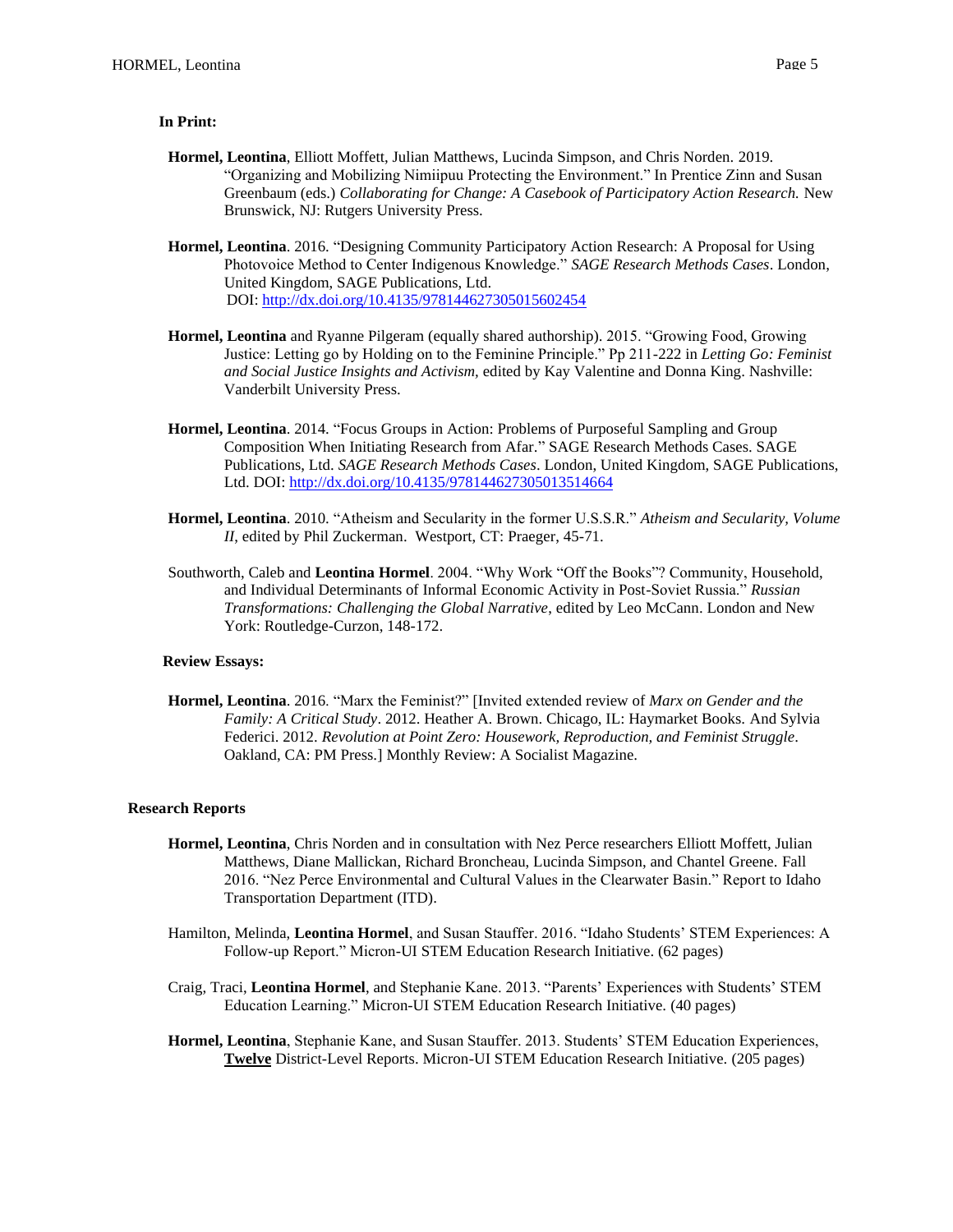- **Hormel, Leontina**, Debbie Storrs, John Mihelich, and Stephanie Kane. 2013. "Idaho Students' STEM Education Experiences." Micron-UI STEM Education Research Initiative. (50 pages)
- Storrs, Debbie, **Leontina Hormel**, and John Mihelich. 2012. "STEM Education Research Project: Report of Statewide and Community-Level Survey Results in Idaho." Micron-UI STEM Education Research Initiative. (130 pages)
- Storrs, Debbie, John Mihelich, **Leontina Hormel**, and Laura Putsche. 2011. "STEM Education Research Project: Report of Focus Group Research Findings." Micron-UI STEM Education Research Initiative. (117 pages)
- Southworth, Caleb and **Leontina Hormel**. 2003. "Social Conditions in Komsomolsk, July-September 2002." Statistical report presented to the city of Komsomolsk, Ukraine.

#### **Other Creative Scholarship:**

- **Hormel, Leontina,** and Denessy Rodriguez. 2018-2019. "The Syringa Project: Syringa Mobile Home Park and Affordable Housing on the Palouse." Digital Scholarship [https://uidaholib.github.io/syringa](https://uidaholib.github.io/syringa-project/)[project/](https://uidaholib.github.io/syringa-project/)
- **Hormel, Leontina**. (film editor, Yevgeniya Solodovnikova). Fall 2008. "Ukraine: An Ecological Journey." This is a 13-minute educational film documenting interviews with Ukrainian ecological activists and planners during the summer of 2007. The film offers an overview of prairie and agricultural restoration projects in the Black Earth region in Kharkov Oblast' and water quality issues surrounding the Dnepro River in central Ukraine.

#### **Book Reviews:**

- **Hormel, Leontina.** 2020. "Decolonization in Practice, Lessons from Karuk Nation." Review of *Salmon and Acorns Feed Our People: Colonialism, Nature, and Social Action* by Kari Marie Norgaard. In *Monthly Review: A Socialist Magazine*. *Forthcoming December issue***.**
- **Hormel, Leontina.** 2019. "Review of *Singlewide: Chasing the American Dream in a Rural Trailer Park* by Sonya Salamon and Katherine MacTavish. Cornell University Press, 2017. *American Journal of Sociology*. (September 2019 vol. 125, no. 2).
- **Hormel, Leontina.** 2018. "Review of *Herlands: Exploring the Women's Land Movement in the United States* by Keridwen N. Luis." Minneapolis: University of Minnesota Press, 2018. *Gender & Society*.
- **Hormel, Leontina**. 2009. "Review of *Into the Red: The Birth of the Credit Card Market in Postcommunist Russia* by Alya Guseva." University of Chicago Press. 2008. *European Economic Sociology Newsletter*, edited by Andrea Mennicken, London School of Economics and Political Science. March 2009. 10(2).

2009. Russian translation. *Экономеческая Социология [Economic Sociology, electronic journal].* March 2009. 10(2). [http://www.ecsoc.msses.ru/data/799/588/1234/3ecsocMarch2009\[2\].pdf](http://www.ecsoc.msses.ru/data/799/588/1234/3ecsocMarch2009%5b2%5d.pdf)

- **Hormel, Leontina**. 2008. "Review of *Measuring Social and Economic Change in Rural Russia*, by David J. O'Brien and Valery V. Patsiorkovsky," Rowman & Littlefield Publishers, Inc., 2006. *American Journal of Sociology*. May 2008. 113(6).
- **Hormel, Leontina**. 2005. "Review of *Slaves to Fashion: Poverty and Abuse in the New Sweatshops*, by Robert J. S. Ross." University of Michigan Press, 2004. *Humanity and Society*. May 2005. 29(2).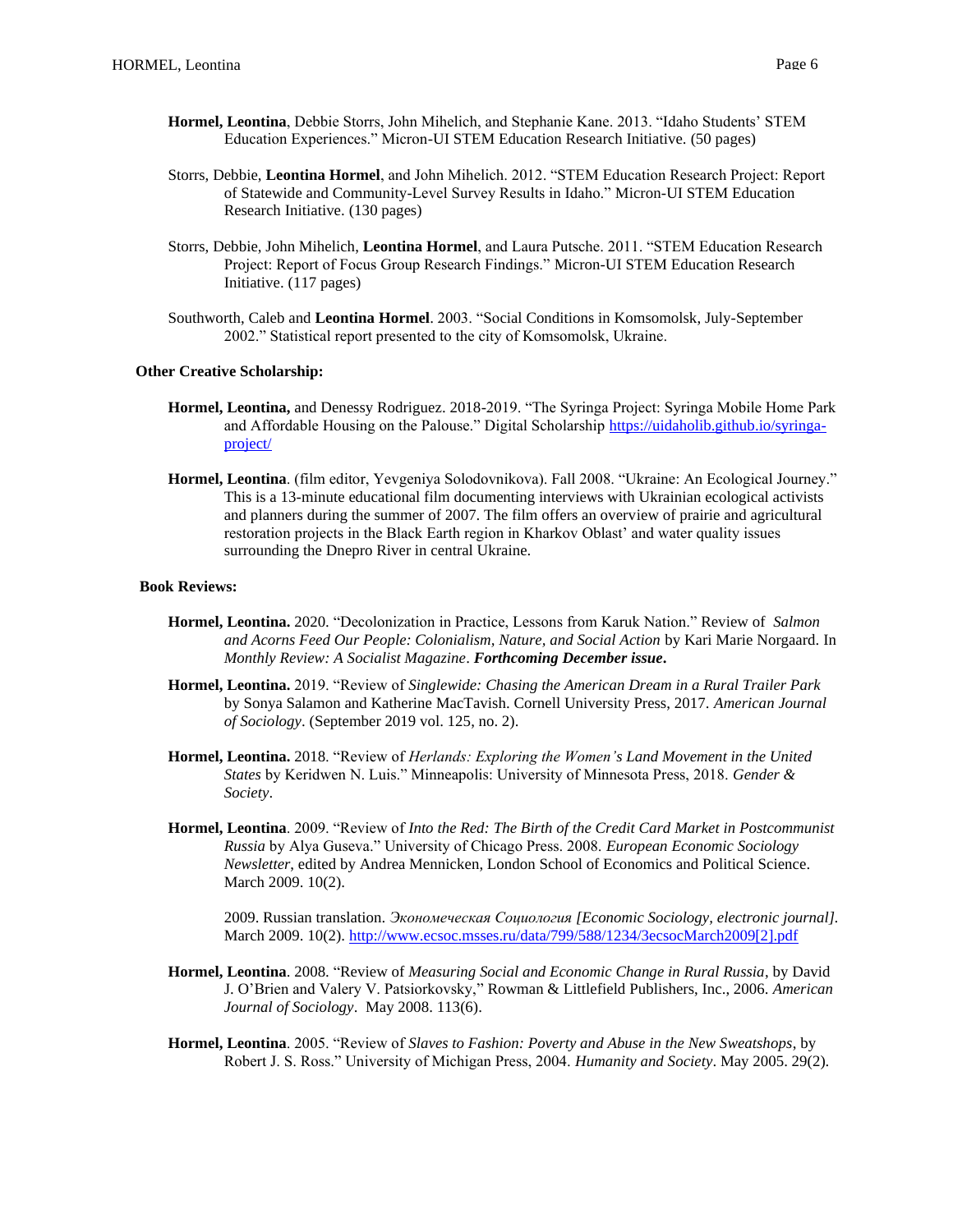**Hormel, Leontina**. 2005. "Review of *Privatizing Poland: Baby Food, Big Business, and the Remaking of Labor,* by Elizabeth C. Dunn." Cornell University Press, 2004. *Work-In-Progress* (Newsletter for Organizations, Occupations, and Work Section of the ASA.) Spring 2005.

## **Refereed Publications Submitted and in Progress:**

#### *SUBMITTED*

**Leontina Hormel,** Chloe Wardropper, Carly B. Scott, María Verónica Iñiguez Gallardo, David Roon, and Carlos Alberto Íñiguez Armijos. "Factors influencing water quality perceptions in an urban and rural watershed in southern Ecuador: A case study of applied interdisciplinary research training in Ecuador." **Under Review** for *Case Studies in the Environment*

## *IN PROGRESS*

**Leontina Hormel** and Denessy Rodriguez. "Enclosing the Reproductive Commons: Gender and Class Resistance to Community Erasure in Rural Idaho." **In progress** for August 2021 submission to *Social Problems*.

#### **Papers Presented at Scholarly Meetings**

- *American Sociological Association (ASA), Virtual Conference, August 2021*. Leontina Hormel and Denessy Rodriguez. "Enclosing the Reproductive Commons: Gender and Class Resistance to Community Erasure in Rural Idaho." Section of Environmental Sociology session on *Environmental Justice: Critical and Multi-Scalar Perspectives.*
- *Pacific Sociological Association (PSA), Virtual Conference, March 2021*. Leontina Hormel, "Mobile Home Park Decline and Fragmented Communities: Impoverishment and Privatized Dependency in Rural Idaho."
- Pacific Sociological Association (PSA), Oakland, CA, March 2019. Leontina Hormel, "Losing the Reproductive Commons: Mobile Home Park Decline and Poor People's Right to Community."
- *Pacific Sociological Association (PSA), Portland, OR, April 2017.* **Leontina Hormel**, Cynthia Ballesteros, and Haylee Brister, "Teaching Economic and Environmental Justice through Community Action Research: An Institutional Study of Rural Mobile Home Park Life."
- *Society for Applied Anthropology (SfAA), Vancouver, BC, Canada, March 2016.* **Leontina Hormel** and Chris Norden "Coyote Challenges the Monster: Assessing Nez Perce Environmental and Cultural Values."
- *Association of Humanist Sociologists (AHS), Portland, OR, October 2015.* **Leontina Hormel** "Energy Neo-extractivism and Nez Perce Ecological Justice."
- *American Sociological Association Annual Meeting, Chicago, August 2015.* Sandra Ezquerra (University of Vic – Catalonia, Spain) and **Leontina Hormel**. "Incorporating the Reproductive Commons: comparative analysis of women's invisible labor in Spain and the United States."
- *UI-Micron 2015 Idaho STEM Innovations Conference: Highlighting Successful Educational Programs and Partnerships*, Boise, June 2015. **Leontina Hormel**. "Student Experiences with STEM Education and Experiences: Results From a Follow-up Survey of Idaho Students."
- *Society for the Study of Social Problems Annual Meeting, San Francisco, August 2014:* **Leontina Hormel**, Laura Putsche, John Mihelich, and Debbie Storrs "Place-Based Conservatisms? Political Culture, Science Beliefs, and Education in Idaho Communities."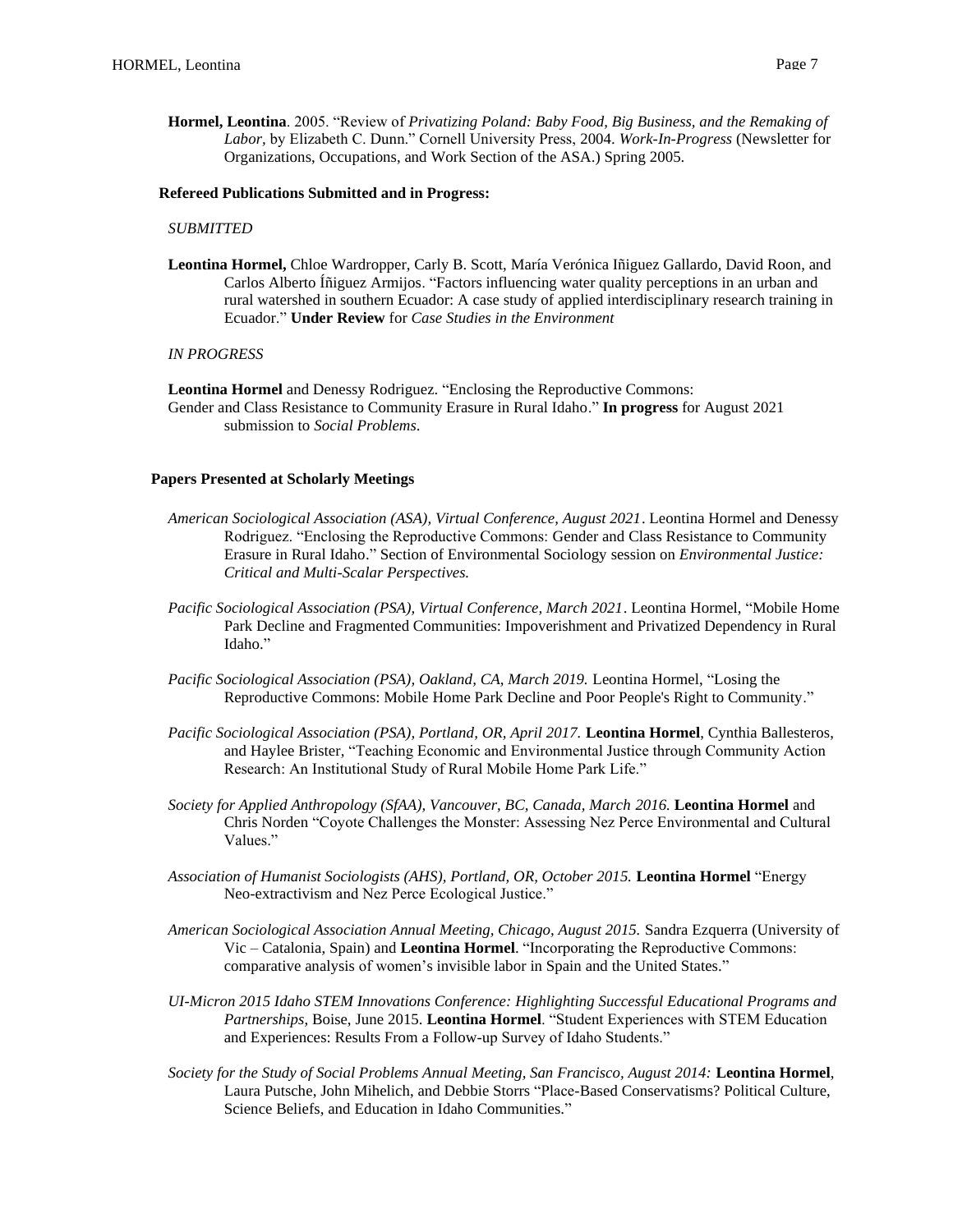- *American Sociological Association Annual Meeting, New York, August 10-13, 2013:* **Leontina Hormel** and Lynn McAlister. *Sociology of Education Roundtable*. "The Growth of Worker Inequalities in the Ivory Tower: A Case Study of Government Disinvestment and the Rise of Faculty Student Loan Debt in Higher Education."
- *Pacific Sociological Association Annual Meeting, Reno, March 21-24, 2013:* **Leontina Hormel**, Stephanie Kane, John Mihelich, and Debbie Storrs. "Beyond the Rural-Urban Divide: Mapping "Trust in Science" in Twelve Idaho Communities.
- *Society for the Study of Social Problems, Denver, August, 2012:* Storrs, Debbie, John Mihelich, and Laura Putsche, **Leontina M. Hormel**. "Reversing the Deficit Gaze: An Analysis of the Cultural Model of Science in Idaho Communities."
- Pacific Sociological Association Annual Meeting, San Diego, March 22-25, 2012: Panel Organizer with Chris Norden (Lewis Clark State College) - Liberating Food from Corporate Capitalism: Rehumanizing Food Distribution Systems.
- *Pacific Sociological Association Annual Meeting, Seattle, March 10-13, 2011:* Corrie Ellis and **Leontina Hormel** "A Qualitative Study of Women's Work in Quito, Ecuador."
- *Association for the Sociology of Religion Annual Meeting, San Francisco, August 2009:* **Leontina Hormel** "Eclectic Religiosity and Persistent Secularity in post-Soviet Societies."
- *American Sociological Association Annual Meeting, Boston MA, August 2008: Marxist section roundtable International Marxist Theory.* Lynsie Clott and **Leontina Hormel** *"*The Political Economy of United States Foreign Policy in the Southern Caucasus: A Case Study of Foreign Aid in Karabagh."
- *American Sociological Association Annual Meeting, Boston MA, August 2008: Marxist section roundtable International Marxist Theory.* Aaron Freudenthal and **Leontina Hormel** "Revolution from Above? Tracing the Transnational Capitalist Class in Ukraine and the United States"
- *Society for the Study of Social Problems Annual Meeting, Boston MA, August 2008:* **Leontina Hormel** "A Case Study of Gender and Globalization in Ukraine."
- *Pacific Sociological Association Annual Meeting, Portland OR, April 2008:* **Leontina Hormel** "Social Meaning in Household Food Production: Tracing Gender, Class and post-Soviet Social Change in a Central Ukrainian Town."
- *American Sociological Association Annual Meeting, New York NY, August 2007:* **Leontina Hormel** "Is It Possible to Learn Civic Engagement in the Classroom? A Proposal for a Problem-Centered Group Project."
- *American Sociological Association Annual Meeting, New York NY, August 2007:* **Leontina Hormel** and Kari M. Norgaard (equal authorship) "Resisting Capitalist Globalization from Within the Global North: The Struggle for Karuk People's Subsistence in Northern California."
- *Society for the Study of Social Problems Annual Meeting, New York NY, August 2007:* Hava Gordon and **Leontina Hormel** "Are Cuss Words Effective Tools for Critical Teaching?"
- Pacific Northwest American Studies Association Annual Meeting, Portland OR, April 2007: Candida Gillis, Maureen Laflin, and **Leontina Hormel** "The Power of 'Serious Play' in Higher Education."
- *Armenians and the Left Conference, New York NY, April 2006:* **Leontina Hormel** "Has the Orange Revolution in Ukraine Been a Means for Building Global Empire?"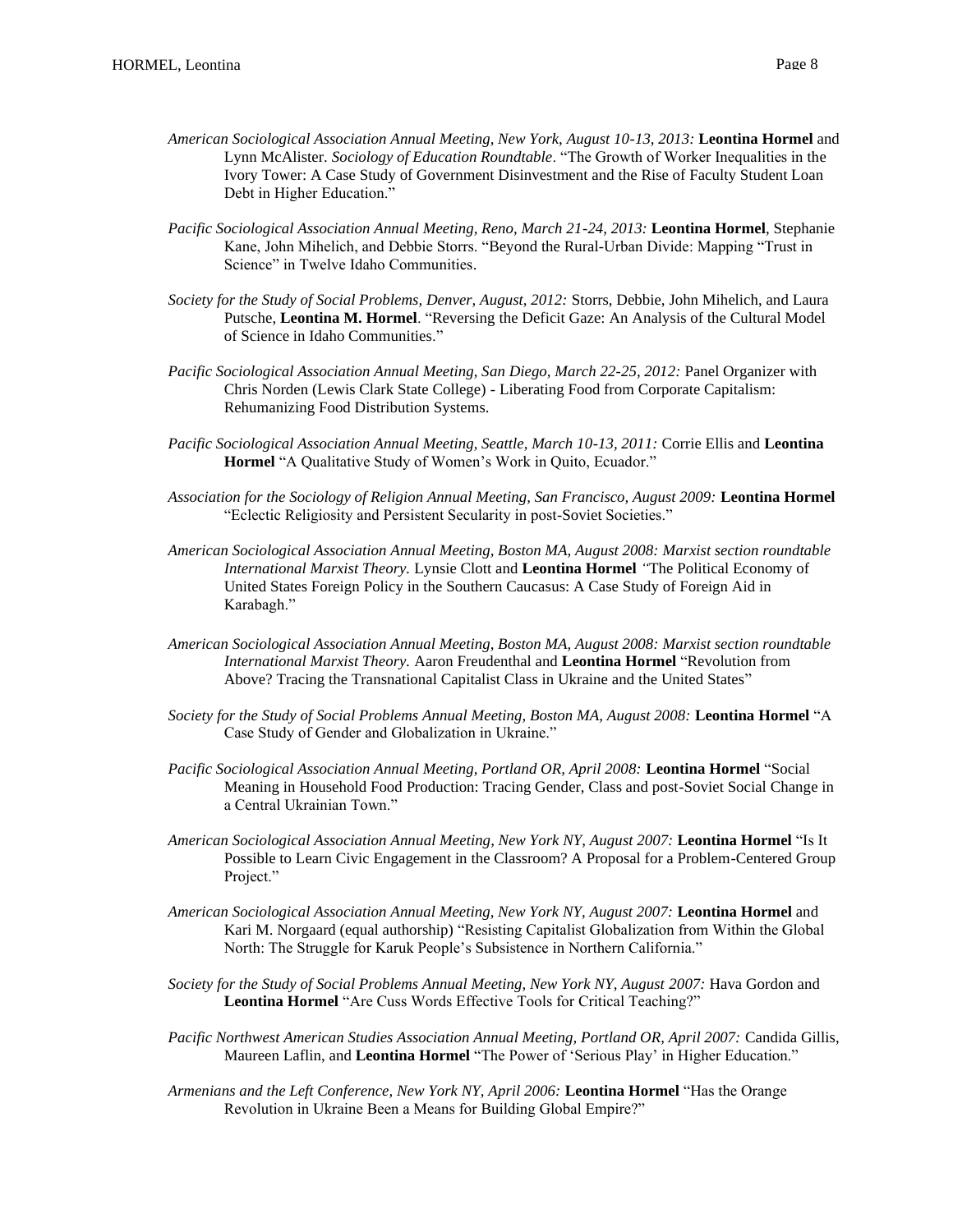- *Center for the Improvement of Teaching. Conference on Teaching for Transformation, University of Massachusetts, Boston, January 2006:* Julie Frechette, Nina Hunteman, and **Leontina Hormel** "Developing a Progressive Pedagogy of Self-Empowered Learning for Social Change"
- *American Sociological Association Annual Meeting, Philadelphia PA, August 2005:* **Leontina Hormel** "From Soviet Factory to post-Soviet Micro-enterprise: Gender, Class, and Work Reorganization after the Demise of Tiko Garment Factory in Komsomolsk, Ukraine."
- *American Sociological Association Annual Meeting, San Francisco CA, August 2004:* **Leontina Hormel** "Eastward Bound: How men and women decide to travel for work from a post-Soviet Ukraine town."

#### **Invited Presentations and Guest Lectures**

- "Syringa Speaks," organized by Leontina Hormel and U.I. Social Inequalities and Globalization undergraduate research assistants, Cynthia Ballesteros and Denessy Rodriguez. Conducted at the 1912 Center, Moscow, Idaho. Syringa residents presented their experiences to community members and elected leaders to develop strategies for closure assistance and long-term plans for secure housing opportunities for low-income families. January 29, 2018.
- "Syringa Mobile Home Park: Legal and Sociological Aspects of Its Imminent Closure," presented at *University of Idaho Interdisciplinary Colloquium* with Maureen Laflin (U.I. Professor of Law) and Jessica Long (U.I. Associate Clinical Professor of Law), January 16, 2018.
- "Nez Perce Cultural and Environmental Values in the Clearwater Basin: A Discussion of Research Results," presented at *Lewis-Clark State College Environmental Studies Speaker Series* with Diane Mallickan, Elliott Moffett, and Richard Broncheau (Nez Perce Research Team), November 12, 2016.
- "Nez Perce Cultural and Environmental Values in the Clearwater Basin: A Discussion of Research Results," presented at *University of Idaho Interdisciplinary Colloquium* with Diane Mallickan, Elliott Moffett, and Richard Broncheau (Nez Perce Research Team)*,* October 16, 2016.
- *"*The UI-Micron STEM Education: Research Initiative Overview and Summary Findings to Date," U.I. Extension Conference, Spring 2013, Moscow, Idaho.
- **"**The UI-Micron STEM Education Research Initiative." Idaho Legislative Breakfast, January 2013, Boise, Idaho.
- "The UI-Micron STEM Education Research Initiative: Summary of Survey Findings, Year Two." Micron Report Session, January 2013, Boise, Idaho.
- *"*The UI-Micron STEM Education." U.I. STEM Researchers Retreat, Fall 2012, Moscow, Idaho.
- "Women as Activists and Citizens in Lviv and Kharkiv during Ukraine's 2004 Orange Revolution." *University of Idaho Interdisciplinary Colloquium,* April 27, 2010.
- "Successful Academic Transition for First-Year Students." *U.I. CLASS Vandal Friday Parent Program*. March 26, 2010.
- "Behind the Burkha: Women's Struggle in Afghanistan." Social Forum and ASUI Center for Volunteerism and Social Action. April 29, 2009.
- "Women Against Wars, Wars Against Women," Social Forum film and discussion event, April 17, 2009.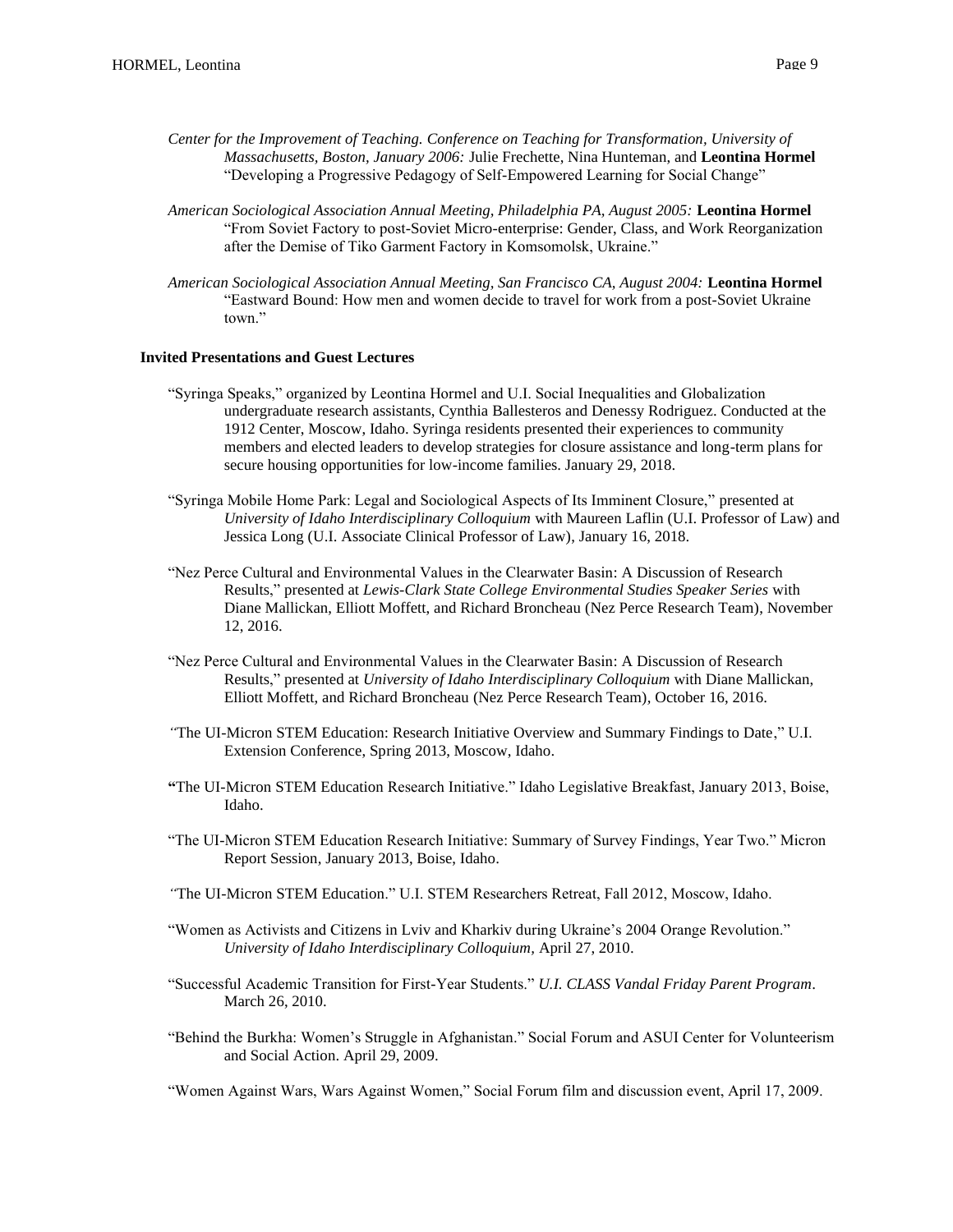- "Qualitative Methods." McNair Scholars Seminar. February 23, 2009 and March 25, 2008.
- "The Role of Emotions and Denial in Social Inaction Around Climate Change." *UI Climate Change Teachin* sponsored by Environmental Sciences. February 5, 2009.
- "Women in Politics: Perceptions and Misperceptions." *UI Women's Center Brown Bag Series*. October 15, 2008.
- "Internal Funding & Proposal Writing." *CLASS Workshop on Grants and Fellowships*. September 17, 2008.
- "Understanding Privilege: Race/Class/Gender" Workshop. Idaho Leadership Education and Development Series (LEADS), February 5, 2008 and November 14, 2007.
- "The Summer 2005 Nagorno Karabagh Elections and the Continued Conflict with Azerbaijan" *Worcester State College Center for the Study of Human Rights,* Worcester MA, March 2006*.*

# **Grants and Fellowships**

## **Awarded Funding**

- **Leontina Hormel**. 2017-2018. *UI CLASS/ORED TRIP Research Support Fellowship.* "Protecting Home and Community at Syringa Mobile Home Park: Examining the Intersections of Poverty, Housing, and Environmental Justice in Rural Idaho." (**Awarded** \$5,000)
- **Leontina Hormel**. 2015-2016. UI SEED Grant. Proposal Title: "A Survey of How Environmental Sustainability in the Clearwater Watershed Shapes Nez Perce People's Cultural Vitality." (**Awarded** \$11,849)
- Nimiipuu Protecting the Environment (Lapwai, Idaho) with **Leontina Hormel** (UI Sociology). 2015-2016. Sociological Initiatives Foundation Action Grant (Boston, Massachusetts). Proposal Title: Healing Community, Educating Members, and Asserting Nimiipuu (Nez Perce) Perspectives in Environmental Justice Policies: A Photovoice Project." (**Awarded** \$18,730). SIF is a nationally competitive community action grant.
- **Leontina Hormel**. Summer 2015. CLASS Summer Grant. Proposal Title: "A Survey of How Environmental Sustainability in the Clearwater Watershed Shapes Nez Perce People's Cultural Vitality." (**Awarded** \$4,996)
- Lisette Waits, Nilsa Bosque-Perez, Lee Vierling, Bryan Finegan (CATIE), **Leontina Hormel**, Kate Cleary, Irene Shaver, Andre Sanforienzo, Adina Chain, and Ricardo Santiago. NSF [NSF Dynamics of Coupled Natural and Human Systems (CNH). 2013-2017. Proposal Title: "Agricultural intensification, habitat fragmentation and social-ecological resilience in the SJLS region of Costa Rica." Amount requested: \$183,423. Awarded Funding (September 2013).
- Research Team Member, Science, Technology, Engineering and Math (STEM) Education Research Initiative. Micron Technology Foundation, 2010-2016. (\$1,202,800.00)
- Humanities Fellows Participant. CLASS, University of Idaho, 2010-2013. Research theme, "Human Communities."
- **Leontina Hormel**. National Endowment for the Humanities Summer Institute. June 2010. "Teaching the History of Political Economy," (\$2,700/offer declined)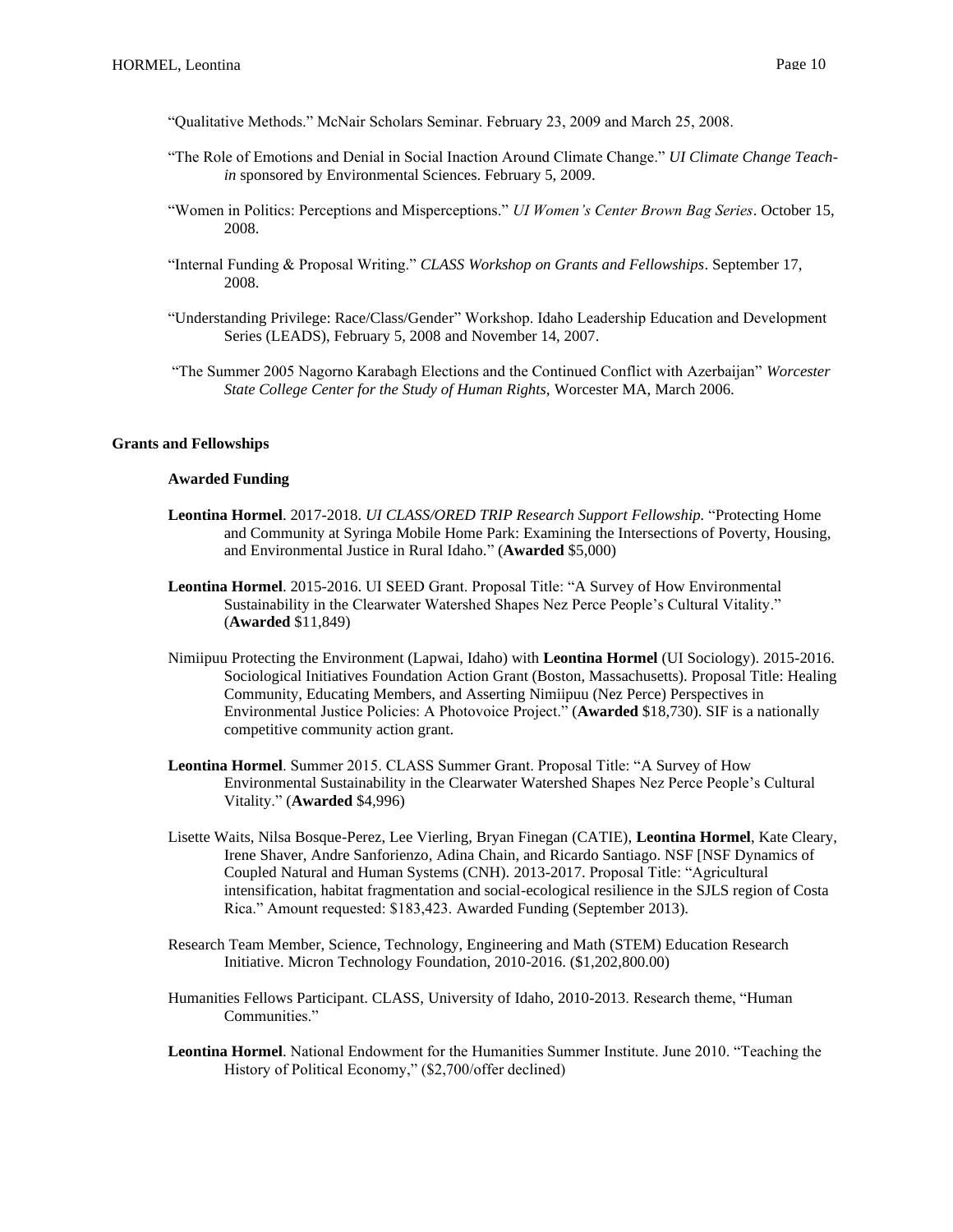- **Leontina Hormel**. Kurt Olsson Early Career Research Fellowship, CLASS 2011-2014, "STEM Education Research Initiative in Idaho: Examining Cultures and Science Trust." (\$9,000)
- Student Grant Program, University of Idaho Research Office, 2009. Lynn McAlister, Student recipient. "What are the Effects of Government Disinvestment in Higher Education? A Generational Study of Faculty Debt Levels at the University of Idaho (Protocol No. 08-185/IRB00000843). (\$1,500)
- **Leontina Hormel.** Key Fund 2008-2009: CLASS Student/Faculty Collaboration Grant, for undergraduate (Lynsie Clott and Aaron Freudenthal) presentations at the 2008 American Sociological Association Annual Meeting, Boston MA (\$1,150)
- **Leontina Hormel**. University of Idaho SEED Grant 2007-2008, for initiating comparative research in Komsomolsk and Svetlovodsk, Ukraine (\$9,000)
- **Leontina Hormel**. International Research and Exchanges Board (IREX) 2007, Short Term Travel Grant, for research in Kiev, Komsomolsk, and Svetlovodsk, Ukraine (airline travel, plus \$1,357)
- Humanities Fellows Participant. CLASS, University of Idaho, 2006-2007. Research theme, "The Power of Play."
- **Leontina Hormel**. Faculty Development in Research Grant 2005-2006, Worcester State College, for research in Komsomolsk, Ukraine (\$4,500)
- **Leontina Hormel**. Faculty Development in Teaching Grant 2005-2006, Worcester State College, for development of team instruction with Julie Frechette (Communication) and Henry Theriault (Philosophy) for the course: "Race, Nation, Class, Gender, Sexuality: Concepts, Reality, and Representation" (\$4,000)

## **Proposals Not Awarded Funding**

- Leontina Hormel, Principal Investigator. Submitted May 2017. *Russell Sage Foundation Grant in Social Inequality*. Letter of Invitation entitled, "Private versus Cooperative Ownership of Low-Income Housing: A Comparative Study of Rural Mobile Home Park Ownership Possibilities in Northern Idaho and Eastern Washington." **Not invited**
- Leontina Hormel. 2017. *American Sociological Association The Sydney S. Spivack Program in Applied Social Research and Social Policy Community Action Research Initiative (CARI) Grant*. "Action Research for Syringa Mobile Home Park: Restoring Community for Low-Income Residents in Rural Idaho." **Not funded**
- Erin James (U.I. Department of English), Jennifer Ladino (U.I. Department of English), **Leontina Hormel** U.I. Department of Sociology & Anthropology), and Ryanne Pilgeram (U.I. Department of Sociology & Anthropology). 2016. Environmental Humanities and Social Sciences (EHSS) Consortium Development, *U.I. V.I.P. proposal*. **Not Funded**
- Lisette Waits, Nilsa Bosque-Perez, Lee Vierling, Bryan Finegan (CATIE), **Leontina Hormel**, Chris Williams, Kate Cleary, Irene Shaver, Andre Sanforienzo, Adina Chain, and Ricardo Santiago. 2012. NSF Dynamics of Coupled Natural and Human Systems (CNH). Proposal Title: "Understanding coupled social ecological systems in the San Juan La Selva Biological Corridor." Amount requested: \$195,950. **Not Funded**

# **SERVICE**

## **Major Committee Assignments:**

 **Professional and Scholarly Organizations:**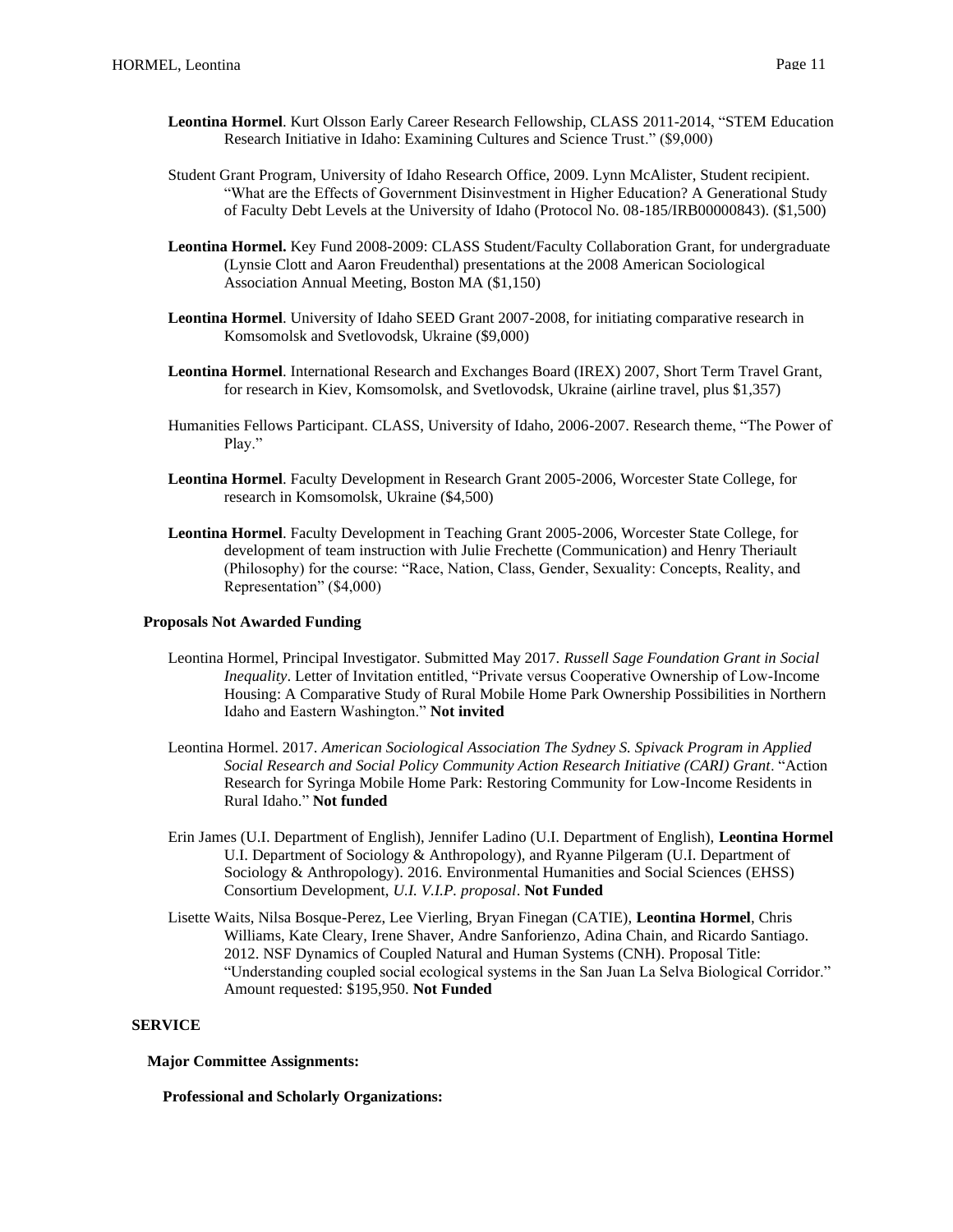| 2021        | Chair, Paul M. Sweezy Book Award Committee, American Sociological Association         |
|-------------|---------------------------------------------------------------------------------------|
|             | Section in Marxist Sociology                                                          |
| 2016-2017   | Chair (elected), American Sociological Association Marxist Sociology Section          |
| 2016-2017   | Book Review Editor for the peer-reviewed journal Critical Sociology                   |
| 2015-2017   | Northern Council Member (elected), Pacific Sociological Association Committee on      |
|             | Committees                                                                            |
| 2012-2015   | Council Member (elected), American Sociological Association, Section of Marxist       |
|             | Sociology                                                                             |
| Fall 2012   | External Program Reviewer, Sociology Department, University of Massachusetts-Lowell   |
| Spring 2012 | Panel Organizer/Presider for Pacific Sociological Association 2012 Annual Meeting     |
| 2008-2011   | Council Member (elected), American Sociological Association, Political Economy of     |
|             | World-Systems Council (2008-2011)                                                     |
| 2006-2010   | Member (appointed), Pacific Sociological Association Awards Committee                 |
| 2008        | Presider, American Sociological Association Marxist Section Roundtable, "Post-Soviet" |
|             | Studies in the Millenium."                                                            |

# **University:**

| 2021-2022 | Chair, U.I. Scientific Misconduct Committee                                              |
|-----------|------------------------------------------------------------------------------------------|
| 2020-2021 | Member, U.I. Scientific Misconduct Committee                                             |
| 2021      | Reviewer, U.I. University Tenure and Promotions Committee                                |
| 2017      | Member, U.I. Provost's Taskforce for instituting the Social Science Research Core        |
|           | Facility                                                                                 |
| 2016-2018 | Co-Chair Elect, U.I. Athena Board                                                        |
| 2017      | Reviewer, U.I. University Tenure and Promotions Committee                                |
| 2016-2017 | Member, 2017 Women's Leadership Conference Organizing Committee                          |
| 2010-2016 | Member, U.I. Social Science Research Unit (SSRU) Board                                   |
| 2014-2016 | Faculty at-Large member, U.I. Athena Board                                               |
| 2016      | Reviewer, U.I. University Tenure and Promotions Committee                                |
| 2016      | Reviewer, U.I. SEED Grant                                                                |
| Fall 2014 | Chair, U.I. Institutional Review Board                                                   |
| 2013-2014 | Member, 2014 Women's Leadership Conference Organizing Committee                          |
| 2010-2014 | Faculty Member, U.I. Institutional Review Board                                          |
| Fall 2012 | External Committee Member, Promotion & Tenure Review                                     |
| 2009-2011 | Faculty Member, Borah Committee                                                          |
| 2009-2011 | Faculty Member, U.I. Sustainability Center Board                                         |
| 2007-2011 | Faculty Advisor, U.I. Social Forum                                                       |
| 2010      | Reviewer, U.I. SEED Grant Review Committee                                               |
| 2008-2009 | Faculty Member, University of Idaho Juntura                                              |
| 2009      | Volunteer Advisor, 2009 Pilot Program for Advising First-Year Students on Academic       |
|           | Probation (January 13)                                                                   |
| 2008      | RFI Pre-proposal Principal Contact (other P.C.s John Mihelich and Bill Smith), Institute |
|           | for Social Research and Engagement                                                       |
| 2008      | Volunteer, 2008 UI Women's Leadership Conference (October 17)                            |
| 2007-2008 | Member, Diversity Initiatives Growth Grant (DIGG) Reading Group                          |
| 2007      | Judge, U.I. College of Art and Architecture, "Unleashing the Power of Design: Wearable   |
|           | Art and Student Short Film Competition" (September 14)                                   |
| 2006      | Member, U.I. Nepal Study Abroad Program Committee                                        |

# **Departmental:**

| 2020-present | Sociology Member, Faculty Affairs Committee        |
|--------------|----------------------------------------------------|
| 2017-2020    | Chair, Department and General Education Curriculum |
| 2017         | Member, Department Chair Search Committee          |
| 2015-2016    | Member, Student Engagement Committee               |